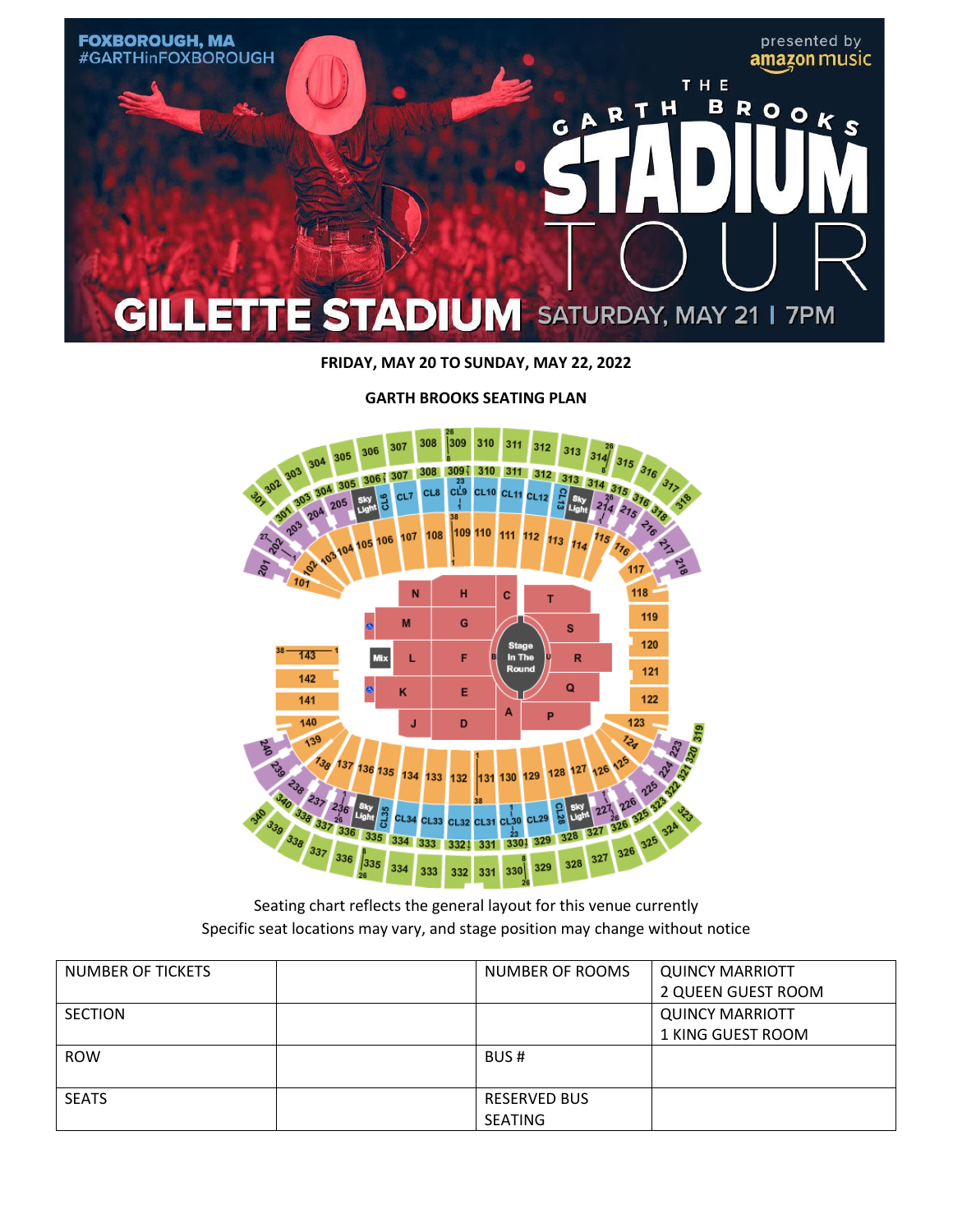# **CUSTOMS INFORMATION**

Canadian Citizens 16 and older require a valid passport

Canadian Citizens 15 years and younger require a valid passport **or** can present his or her birth certificate along with enclosed completed consent form for all minors under the age of 18.

# **YOU ARE RESPONSIBLE FOR MAKING SURE YOU ARE ABLE TO GAIN ACCESS INTO THE USA. OTC IS NOT RESPONSIBLE IF YOU ARE REFUSED ACCESS INTO THE USA FOR WHATEVER THE REASON.**

ADDITIONAL INFORMATION MAY BE VIEWED AT [www.cbsa-asfc.gc.ca](http://www.cbsa-asfc.gc.ca/)

# **INTERNATIONAL TRAVEL AND COVID-19**

*All information provided is regulated by the government and is subject to change*

- All travellers must be fully vaccinated
- All travellers must have Canadian COVID-19 proof of vaccination to show proof of your COVID-19 vaccination history when travelling internationally in which can either be an electronic or paper copy. You can access more information or sign up using the provided link: [https://www.canada.ca/en/public](https://www.canada.ca/en/public-health/services/diseases/coronavirus-disease-covid-19/vaccines/vaccine-proof/get-canadian.html)[health/services/diseases/coronavirus-disease-covid-19/vaccines/vaccine-proof/get-canadian.html](https://www.canada.ca/en/public-health/services/diseases/coronavirus-disease-covid-19/vaccines/vaccine-proof/get-canadian.html)
- All travellers must **use ArriveCAN** to submit contact information, travel details, passport information and vaccination information for their arrival back into Canada.

*You'll need to submit your information within 72 hours before your arrival back into Canada*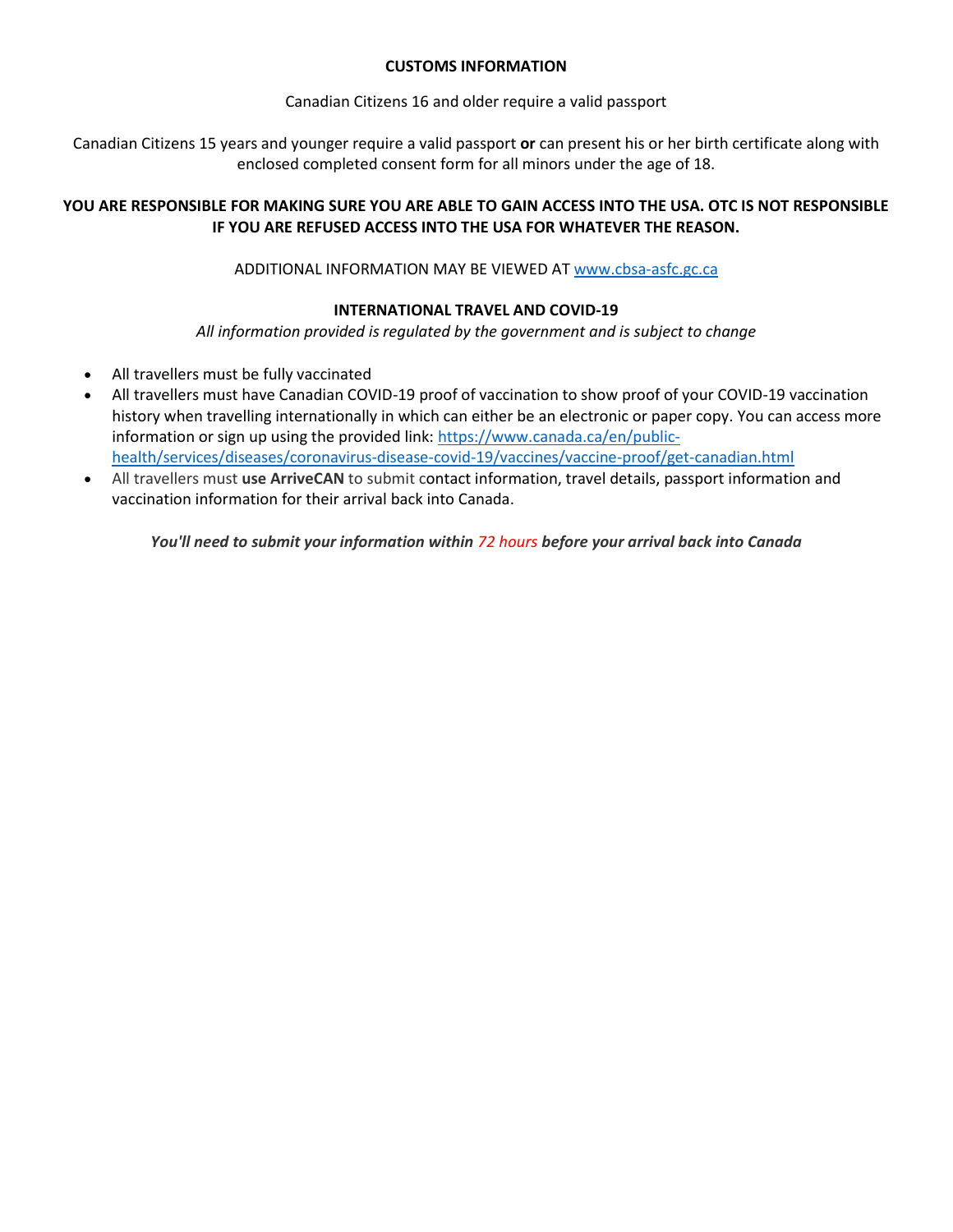# **FRIDAY, MAY 20TH, 2022**

| <b>Bus #1</b>        | <b>Time</b>        | <b>Pick-up Location</b>                     | <b>Parking</b>                                          |
|----------------------|--------------------|---------------------------------------------|---------------------------------------------------------|
| Dartmouth, NS        | 01:45 AM Loading   | Parking lot next to                         | ** parking available in the                             |
|                      | 02:00 AM Departure | Hampton Inn and Suites                      | lot next to Hampton Inn                                 |
|                      |                    | 65 Cromarty Drive                           | and Suites**                                            |
|                      |                    | Dartmouth, NS                               | ** On Tour Concerts                                     |
|                      |                    | <b>B3B0G2</b>                               | corporate rate \$149 per                                |
|                      |                    |                                             | night use code 2706544**                                |
| Truro, NS            | 02:50 AM Loading   | <b>Rath Eastlink Community</b>              | ** parking available in the                             |
|                      | 03:00 AM Departure | Centre                                      | upper parking lot**                                     |
|                      |                    | 625 Abenaki Road                            |                                                         |
|                      |                    | Truro, NS B2N 0G6                           |                                                         |
| Moncton, NB          | 04:50 AM Loading   | Salisbury Ultramar                          | ** parking available behind                             |
|                      | 05:00 AM Departure | 2995 Fredericton Road                       | the store in the back truck                             |
|                      |                    | Salisbury, NB E4J 3E2                       | parking lot please park                                 |
|                      |                    |                                             | along the grass at the back                             |
|                      |                    |                                             | of the lot**                                            |
| Saint John, NB       | 06:15 AM Loading   | <b>TD Station</b>                           | ** parking available east                               |
|                      | 06:25 AM Departure | 99 Station Street                           | end parking lot along train<br>tracks**                 |
| <b>Bus #2</b>        | <b>Time</b>        | Saint John, NB E2L 4X4                      |                                                         |
| Aulac, NB            | 04:10 AM Loading   | <b>Pick-up Location</b><br>Aulac Big Stop   | <b>Parking</b><br>** parking available off to           |
|                      | 04:20 AM Departure | 170 Aulac Road                              | the side please do not park                             |
|                      |                    | Aulac, NB E4L 2X2                           | in tesla charging spots**                               |
| Moncton, NB          | 05:05 AM Loading   | Salisbury Ultramar                          | **parking available behind                              |
|                      | 05:15 AM Departure | 2995 Fredericton Road                       | the store in the back truck                             |
|                      |                    | Salisbury, NB E4J 3E2                       | parking lot please park                                 |
|                      |                    |                                             | along the grass at the back                             |
|                      |                    |                                             | of the lot**                                            |
| Sussex, NB           | 05:50 AM Loading   | <b>Irving Four Corners</b>                  | **parking available across                              |
|                      | 06:00 AM Departure | 11 Route 890                                | the street by the cow**                                 |
|                      |                    | Sussex, NB E4G 2V8                          |                                                         |
| Saint John, NB       | 06:45 AM Loading   | <b>TD Station</b>                           | ** parking available east                               |
|                      | 06:55 AM Departure | 99 Station Street                           | end parking lot along train                             |
|                      |                    | Saint John, NB E2L 4X4                      | tracks**                                                |
| <b>Bus #3</b>        | <b>Time</b>        | <b>Pick-up Location</b>                     | <b>Parking</b>                                          |
| Moncton, NB          | 05:20 AM Loading   | Salisbury Ultramar                          | ** parking available behind                             |
|                      | 05:30 AM Departure | 2995 Fredericton Road                       | the store in the back truck                             |
|                      |                    | Salisbury, NB E4J 3E2                       | parking lot please park                                 |
|                      |                    |                                             | along the grass at the back                             |
|                      |                    |                                             | of the lot**                                            |
| Fredericton, NB      | 06:55 AM Loading   | Lincoln Big Stop                            | ** parking available drive                              |
|                      | 07:05 AM Departure | 415 Nevers Road                             | past station and big truck                              |
|                      |                    | Waasis, NB E3B 9E1                          | fuel park in the gravel                                 |
|                      |                    |                                             | parking lot on the left                                 |
|                      |                    |                                             | side**                                                  |
| <b>Woodstock, NB</b> | 08:05 AM Loading   | Murray's Truck Stop<br><b>Exit 191</b>      | ** parking available in back<br>parking lot in the back |
|                      | 08:15 AM Departure |                                             | corner**                                                |
|                      |                    | 198 Beardsley Road<br>Beardsley, NB E7M 3Z7 |                                                         |
|                      |                    |                                             |                                                         |
|                      |                    |                                             |                                                         |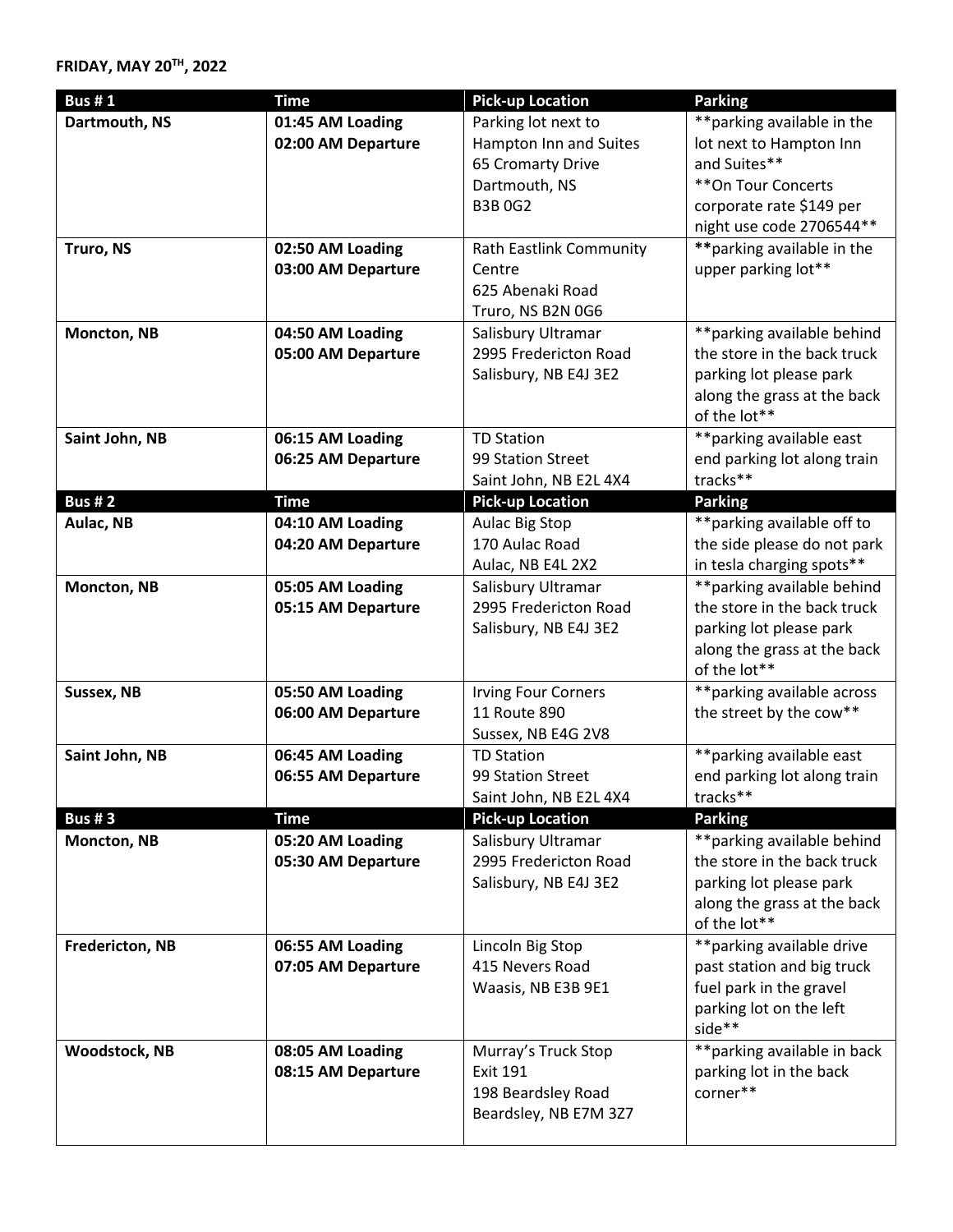# Itinerary Information

*All times are approximate and are subject to change*

# **FRIDAY, MAY 20TH, 2022**

07:00 AM to 09:00 AM ~Border Crossing ~Welcome to USA ~Time goes back 1 hour ~ All itinerary times from this point are in US time. Please change your watches.

09:00 AM to 11:00 AM ~Breakfast Time

Lunch/ Breaks will be limited to 15-to-30-minute stops to grab and go

05:00 PM to 07:00 PM ~Check-in ~Welcome to the Marriott Boston Quincy ~ Rest of the day is Free Time!

**Marriott Boston Quincy 1000 Marriott Drive Quincy, Massachusetts 02169 USA Phone: (617) 472-1000**

**All guests are responsible for their own incidentals and must have a valid credit card or a \$200.00 cash deposit as a means of a security deposit if they wish to have their phone turned on or wish to charge to their room.** *However, this is not required.*

### **SATURDAY, MAY 21ST, 2022**

10:15 AM ~Bus loading

10:30 AM ~Bus departs hotel to outlets

11:00 AM ~Welcome to over 170 Outlet Stores

# **Wrentham Village Premium Outlets 1 Premium Outlet Blvd. Wrentham, Massachusetts 02093 USA Phone: (508) 384-0600**

**Please join the VIP shoppers club at<https://www.premiumoutlets.com/vip> to access exclusive offers that can be viewed electronically or printed to take along with you. VIP discount booklets are no longer used at this site you must sign up to receive the discounts available to you at the various outlets.**

02:30 PM ~Bus loading

02:45 PM ~Bus departs outlets to Gillette Stadium (travel time could be delayed depending on traffic)

03:00 PM ~Gillette Stadium Parking Lots open ~Complementary Tailgate BBQ Begins~

05:30 PM ~Gillette Stadium Parking Lots close – Complementary Tailgate BBQ Ends~

Gillette Stadium Concerts have become events that are more than just about music - they are one big party for the fans who come early to tailgate before the show. You'll have plenty of time to tailgate on the Gillette Stadium parking lot or shop/dine at Patriot Place adjacent to the Stadium. Plenty of stores and restaurants to choose from. If you'd like to bring alcohol, all coolers containing alcohol will be stored on the bus in the luggage compartment until arrival at the stadium. Once the tailgate party is over, coolers, snacks, chairs, and shopping must be placed in storage on the bus to prepare for patron screening upon entrance into Gillette Stadium. For more information on shops and restaurants check out [www.patriot-place.com](http://www.patriot-place.com/) *We recommend you bring the following to enjoy the Tailgate BBQ Party: fold up camping chair, cooler with drinks/snacks, and comfortable shoes.*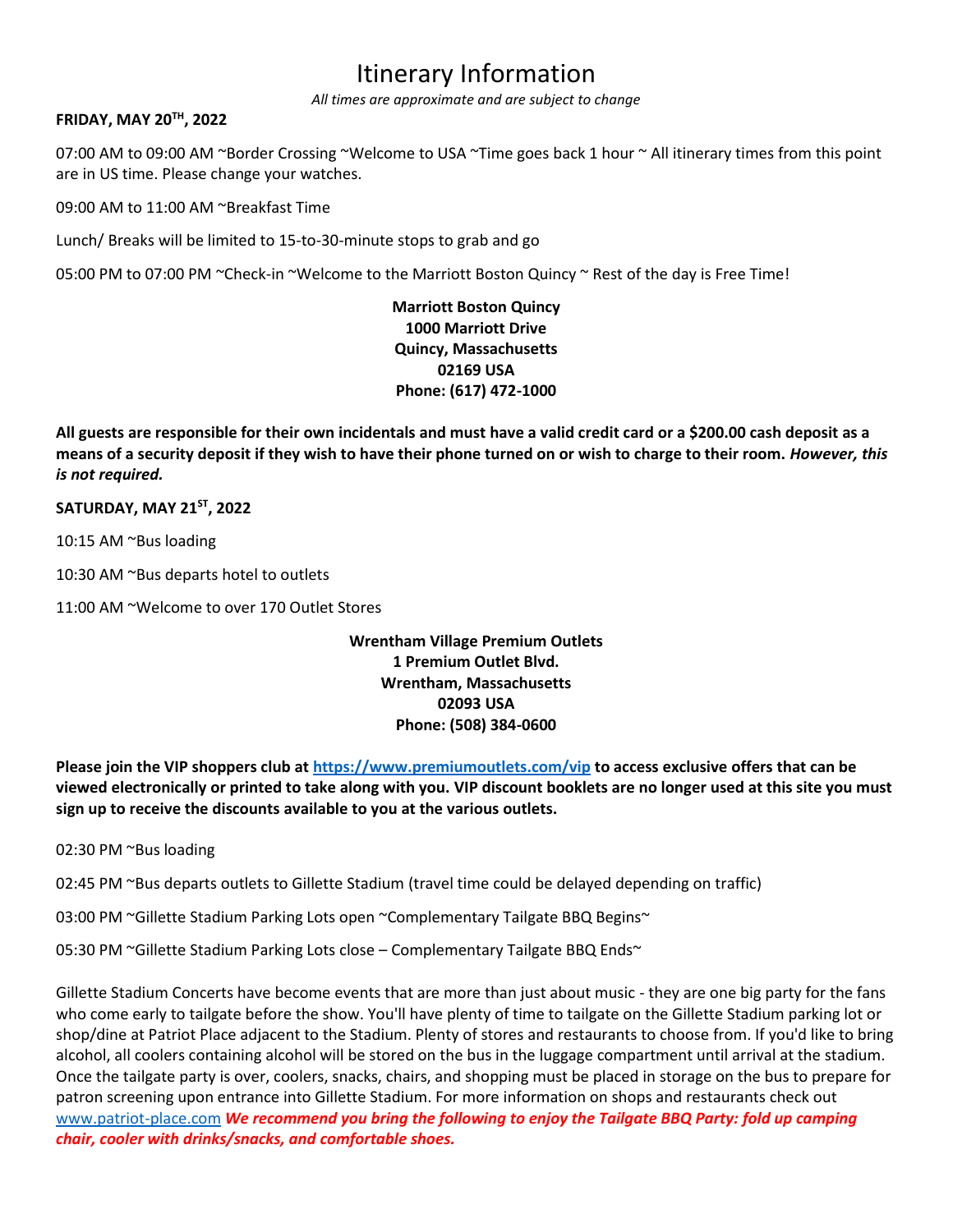05:00 PM ~Stadium gates open

07:00 PM ~Showtime

11:00 PM ~Anticipated concert end time ~Please head back to the bus. We will allow 30 minutes for everyone to be loaded once the concert has finished. Don't worry it is more than enough time. If you get lost give us a call/text 1-506- 349-8687 (this is also the number, you have on your lanyard)

# **GILLETTE STADIUM KNOW BEFORE YOU GO**

# **CASHESS PAYMENTS ONLY**

Gillette Stadium is now a completely cashless stadium. Only contactless payment options will be accepted within the stadium. Event attendees will be able to utilize one of our new Cash-to-Card kiosks to convert cash to Visa® prepaid cards. Visa® prepaid cards will be valid anywhere Visa® is accepted.

### **FACE COVERINGS**

Per the guidance from the CDC and State of Massachusetts, face coverings will NOT be mandatory for guests at Gillette Stadium. However, it is highly recommended that you wear a face covering if you are not yet fully vaccinated.

### **HYGIENE**

Staying healthy and reducing the spread of germs means washing your hands regularly. For your convenience, we have added hand sanitizing stations throughout the stadium. In addition, we have installed touchless toilets and sinks in all restrooms.

### **FIRST AID**

If you're in the stadium and begin to feel ill, please go to First Aid and speak with medical personnel. First Aid stations are located at midfield on both the east and west sides of the concourses.

#### **FAN HEALTH PROMISE**

Although negative tests and vaccinations will not be required for stadium entry, all ticketholders must agree that neither they nor their guests will attend an event if they have tested positive for COVID-19 in the past 10 days or experienced symptoms of COVID-19 within 48 hours prior to the event. All ticketholders also agree to follow all applicable CDC guidance in effect on event day, including guidance on when to quarantine and wear a mask, and what steps to take when you have been exposed to COVID-19.

# **GILLETTE STADIUM PATRON SCREENING**

Everyone who seeks admission into Gillette Stadium, including infants and small children, must have a ticket and must consent to a search of their person and anything they are carrying. Failure to consent to such search will result in denial of entry into the stadium. We ask that you cooperate fully with staff and arrive at the entrances with adequate time for entry. Metal detectors are located at all stadium entrances. Please be prepared to remove all metal from your pockets. Unlike procedures you may be familiar with at the airport, we do not ask you to remove your shoes, belt, change, etc. Items deemed inappropriate by stadium management will not be allowed in the stadium. Please review the Gillette Stadium Bag Policy and full list of prohibited items at [gillettestadium.com/bagpolicy.](http://gillettestadium.com/bagpolicy) Prohibited item(s) will not be accepted at the stadium entrances for safekeeping. Please leave all prohibited item(s) secured in your vehicle. Individuals in possession of a prohibited item(s) may be denied admission to the stadium, ejected, arrested, prosecuted, and may forfeit the privileges of the season ticket holder of record. Prohibited item(s) that are discovered in the stadium will be confiscated. By entering Gillette Stadium, the ticket holder hereby waives any claims against the NFL, MLS, New England Patriots LLC, Kraft Soccer LLC, NPS LLC, other participating clubs, event organizers, performers and promoters, and any of their affiliates and agents. Gillette Stadium and its affiliated clubs, and its agents and affiliated entities are not responsible for injuries sustained in, on or around the stadium.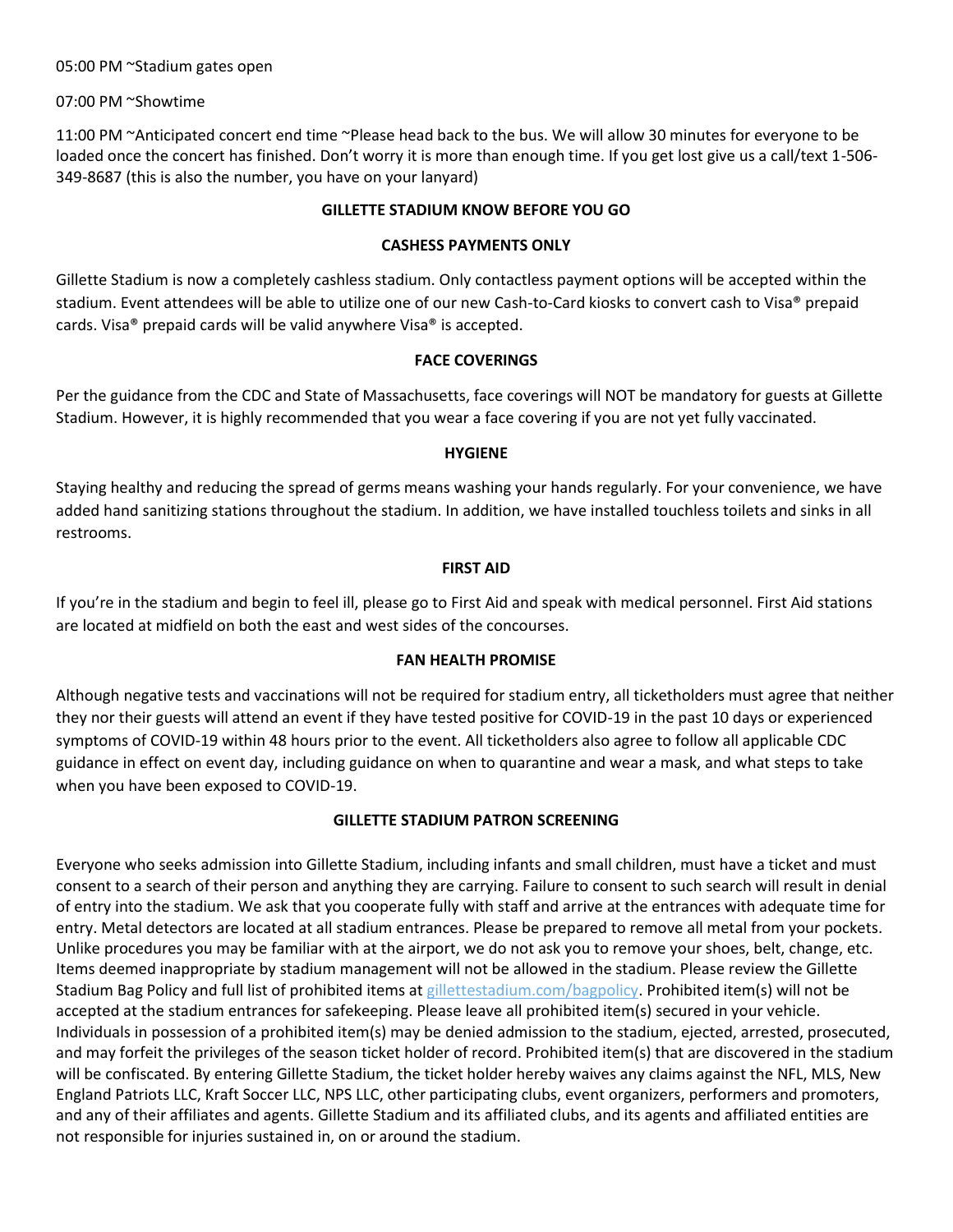Only clear plastic bags that comply with the Gillette Stadium Bag Policy are allowed into Gillette Stadium on ALL ticketed event and game days. Compliant bags are defined below. This policy is in effect for all Gillette Stadium ticketed events.

Stadium Approved Clear Bags are available for purchase on our website at [www.ontourconcerts.ca/clearbag](http://www.ontourconcerts.ca/clearbag)

| the stadium are the following:                                     | <b>BE CLEAR ON STADIUM SAFETY</b><br>In accordance with Gillette Stadium Security Guidelines, the only bags,<br>packages or containers permitted to be carried by fans as they approach | <b>GILLETTE STADIUM BAG POLICY</b>                                   |
|--------------------------------------------------------------------|-----------------------------------------------------------------------------------------------------------------------------------------------------------------------------------------|----------------------------------------------------------------------|
|                                                                    |                                                                                                                                                                                         | Small wristlet or handheld                                           |
| One-gallon clear, plastic<br>freezer bag<br><b>DOES NOT EXCEED</b> | Bag that is clear plastic,<br>vinyl or PVC<br><b>DOES NOT EXCEED</b>                                                                                                                    | wallet, with or without<br>handle or strap<br><b>DOES NOT EXCEED</b> |
| 11" X 11"                                                          | 12" X 12" X 6"<br>The only exception will be medically necessary items that will be admitted after being screened.                                                                      | 6.5" X 4.5"                                                          |

# **GILLETTE STADIUM PROHIBITED ITEMS**

All items brought into Gillette Stadium are subject to inspection. The following items are NOT permitted in the stadium:

- Bags of any kind except:
	- o One-gallon clear, plastic freezer bag (does not exceed 11" x 11")
	- o Bag that is clear plastic, vinyl or PVC (does not exceed 12"x 12" x 6")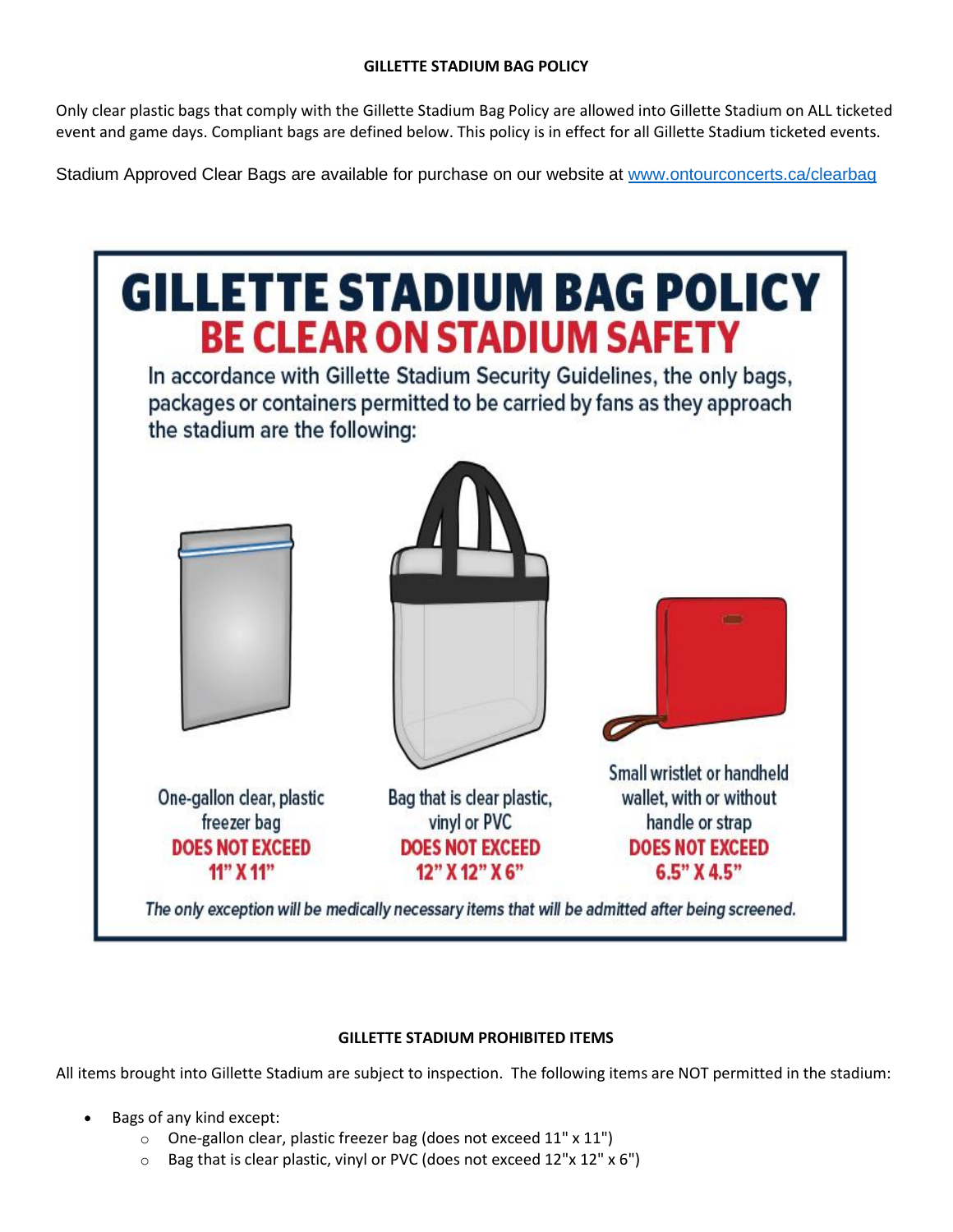- $\circ$  Small wristlet or handheld wallet, with or without handle strap (does not exceed 6.5" x 4.5")
- Animals (other than service animals assisting those with disabilities)
- Unmanned aerial vehicles including drones
- GoPro cameras and video cameras\*
- Tripods or monopods
- Portable folding and/or standalone chairs
- Seat cushions with pockets or zippers
- Strollers\*\* or baby seats
- Coolers or containers, including cans, bottles, and kegs
- Food or beverages\*\*\*
- Illegal drugs and substances
- Weapons of any kind, including pocket/ utility knives
- Umbrellas
- Clothing or signs with wires, batteries or electronic components
- Selfie sticks or any stick or pole of any size
- Noisemakers, bullhorns, air horns, vuvuzelas
- Balloons
- Beach balls, lacrosse balls, inflatable soccer balls
- Fireworks, pyrotechnics, flares
- Laser pointers
- Hover boards and Segways
- Any item deemed inappropriate or dangerous by stadium management

\* Cameras with detachable lenses and professional cameras are not permitted at Gillette Stadium concerts.

\*\*An exception is made for strollers at Revolution games only.

\*\*\* If you wish to request an exception to the stadium's bag policy, for medical supplies or dietary considerations please send an email to [teamops@gillettestadium.com](mailto:teamops@gillettestadium.com)

Please Note: Prohibited items will not be accepted at the stadium entrances for safekeeping. Please leave all prohibited items secured in your vehicle.

# **GILLETTE STADIUM ACCEPTABLE ITEMS**

The following items **ARE** allowed in the stadium. The following items may be allowed into the stadium subject to inspection:

- Bags: Only gallon sized clear freezer bags, authorized clear bags measuring 12″ x 12″ x 6," women's wristlets or handheld wallets not to exceed 6.5″ x 4.5," and clear plastic bags carrying only purchases made at the stadium ProShop.
- Banners/Flags: Banners/Flags may be prohibited due to size or message content.
- Binoculars (without case)
- Blankets
- Cameras: Still cameras are allowed (without case). All video cameras are prohibited. Detachable lenses on still cameras may be detached during inspection.
- Small Electronics: Items such as cell phones, personal digital assistants, small transistor radios, small TV monitors, audio recording equipment, etc., will be allowed into the stadium but may have to be turned on during inspection.

All acceptable items will be checked by security to ensure they are what they appear to be.

If you wish to **request an exception** to the stadium's bag policy, for medical supplies (e.g., breast pump, etc.) or dietary considerations, please send an email, at least 48 hours in advance of the event you plan to attend, to [teamops@gillettestadium.com.](mailto:teamops@gillettestadium.com) You will receive a response within 48 hours of sending your email.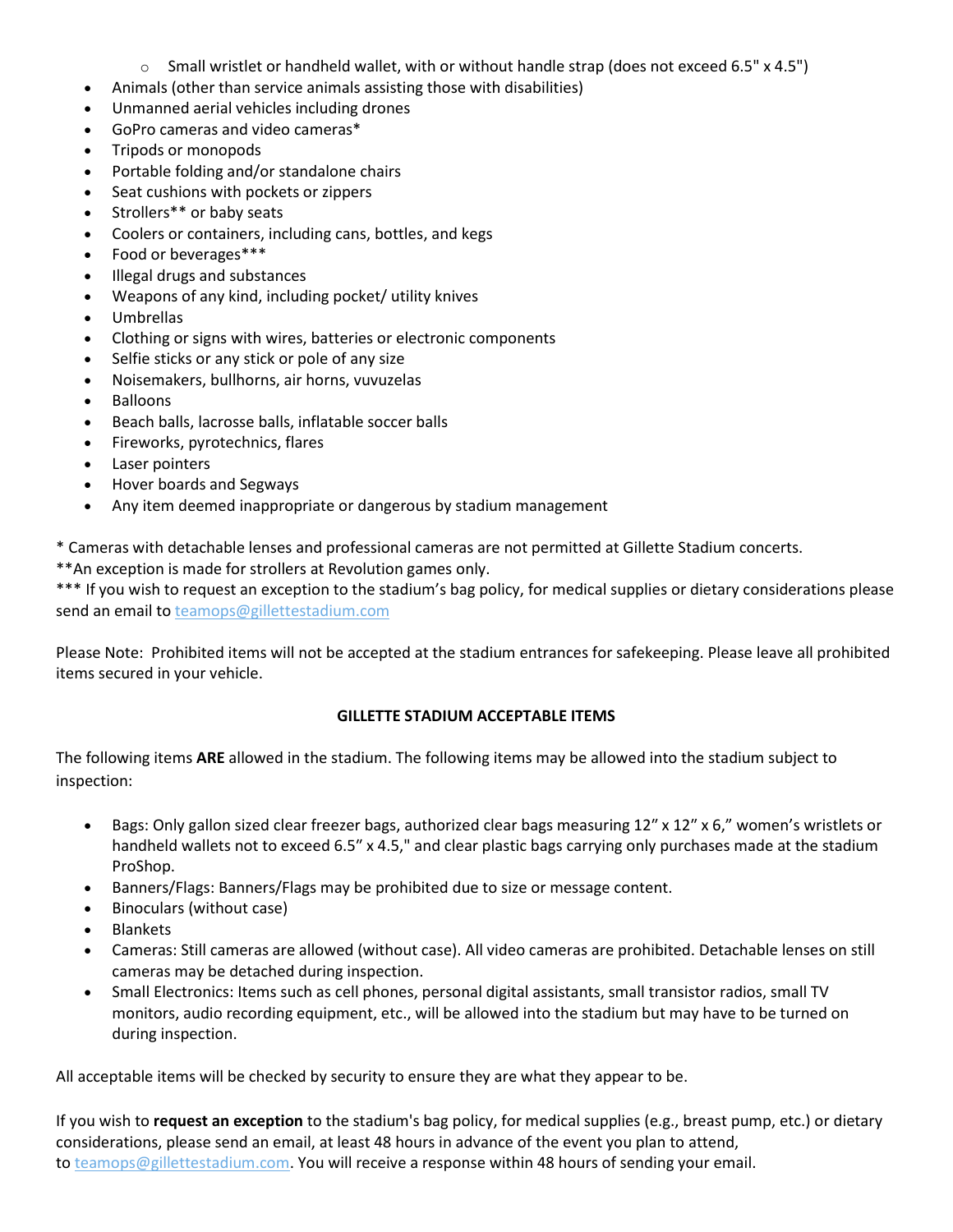# **GILLETTE STADIUM ALCOHOL POLICY**

Fans who consume alcohol are encouraged to drink responsibly.

- You must be 21 years of age or older to purchase alcohol.
- The only IDs accepted at Gillette Stadium are valid, non-expired driver's licenses, and Government-issued state identification cards, passports or Military IDs showing picture and a birthdate.
- ON TOUR CONCERTS RECCOMMENDS ALL AGES BRING YOUR PASSPORT!
- Duplicate and expired licenses, liquor IDs, birth certificates, police badges, or any other forms of identification are not accepted at Gillette Stadium.
- Each person may purchase no more than two (2) alcoholic beverages at any one time.
- Sales may be discontinued earlier at the discretion of stadium management.
- Questions can be directed to the Guest Services booths located at mid-field on both the east and west sides of the Main and Upper Concourses.
- Patrons younger than 25 with out of state IDs must visit one of the Guest Services booths for an ID check before purchasing alcohol.

# **GILLETTE STADIUM SECURITY ASSISTANCE**

We believe that all patrons should have a fun and safe visit to Gillette Stadium. Please make our security team aware of any and all issues so they can be solved in a timely and professional manner.

If you require security assistance or want to anonymously report inappropriate fan behavior during an event, you should:

- Text 50894, call (800) 280-9529, or email [customerservice@gillettestadium.com.](mailto:customerservice@gillettestadium.com) Tell us your issue and location and we will respond.
- Tell a uniformed staff member or police officer.
- Visit our Guest Services booths located on both the Main and Upper Concourses at midfield

\*Texts are monitored in real-time, and senders will receive an acknowledgment of their text from stadium personnel. Any misuse of this service will result in the sender's number being blocked from future use. Further, we will work with the service provider to follow-up on such misuse. Note: Message and data rates may apply.



Thank you for choosing to tour with us! Would you please take a moment to leave us a review/recommendation on our Facebook page, so we may share with our new and existing customers? It would really make our day! **We would like to thank you by entering all who review us for a chance to win a \$50 VISA gift card.**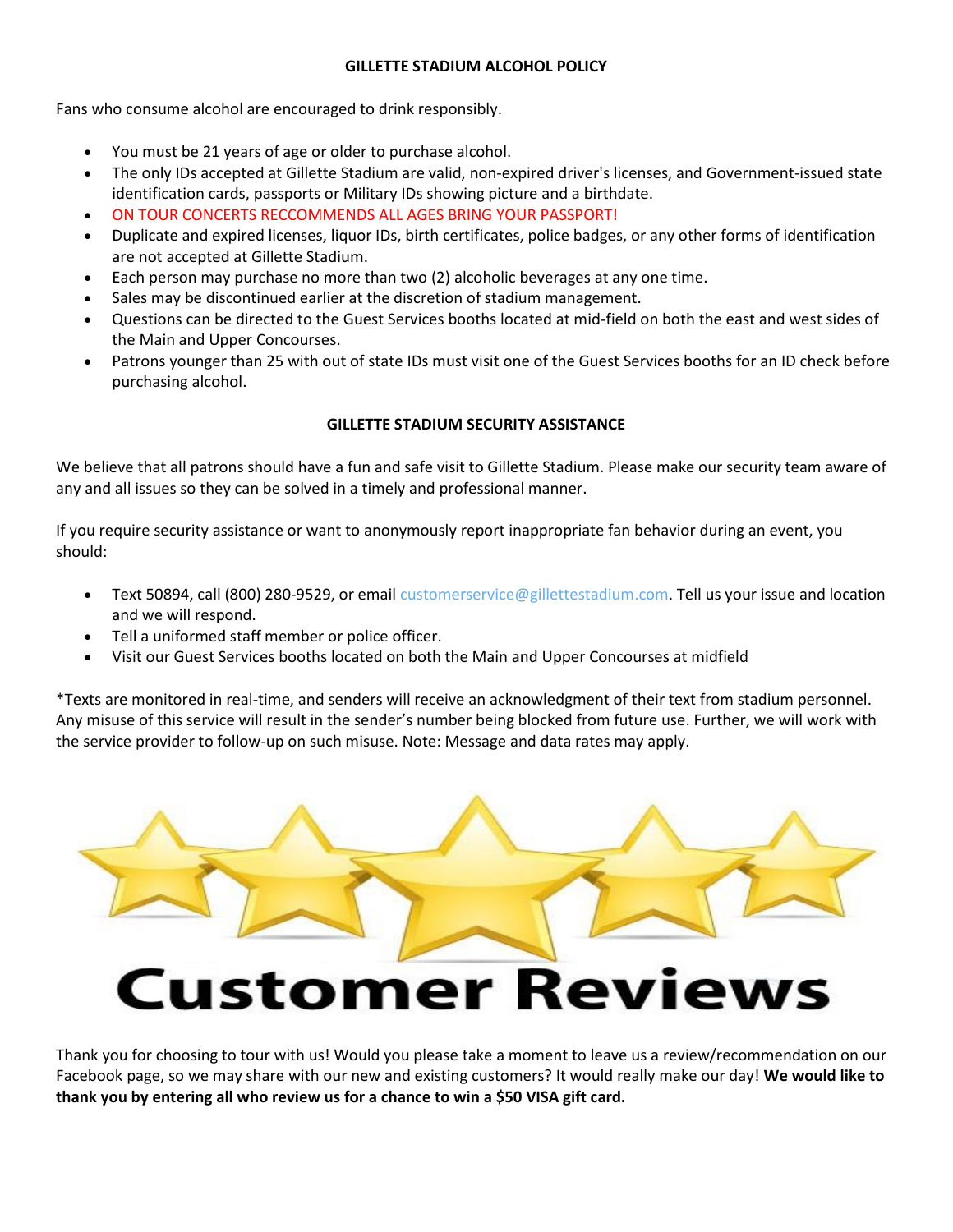# Itinerary Information

*All times are approximate and are subject to change*

# **SUNDAY, MAY 22ND, 2022**

07:00 AM - 09:00 AM - Breakfast Time - at hotel

- TBA AM ~Bus loading (**Your driver will let you know after the concert!**)
- TBA AM ~Bus departs hotel to home

Driver will be stopping for breaks time allotted will be determined by traffic and border crossing appointment.

- TBA PM ~Stopping at Duty Free
- TBA PM Canadian Border Reservation
- Welcome to Canada Time goes ahead 1 hour

TBA PM - Welcome Home!

# **USE ARRIVE CAN TO ENTER CANADA**



You must use ArriveCAN to provide mandatory travel information before your entry back into Canada. It only takes minutes to help keep each other safe. Available for iOS, Android and on the web. The mobile app is free and is available in English, French and Spanish (displayed in the language of your device). Download the latest version of ArriveCAN or click 'update' in your app store. If you don't, you may be asked to submit specific information that's no longer required. The next version of ArriveCAN (v.2.28) will be released on April 25, 2022. If you plan to travel on or after that date, make sure you have the latest version before submitting your mandatory information. ArriveCAN is mandatory and free! You can access more information using the provided link: [https://www.canada.ca/en/public-health/services/diseases/coronavirus-disease](https://www.canada.ca/en/public-health/services/diseases/coronavirus-disease-covid-19/arrivecan.html)[covid-19/arrivecan.html](https://www.canada.ca/en/public-health/services/diseases/coronavirus-disease-covid-19/arrivecan.html)

# **USE ArriveCAN TO SUBMIT INFORMATION**

Contact information ~ Travel details ~Passport information ~Vaccination information *You'll need to submit your information within 72 hours before your arrival back into Canada. Please use the dates and times in the below section when it asks for the return date and time.*

| <b>Bus #1</b>        | Bus #2               | Bus $#3$             |
|----------------------|----------------------|----------------------|
| Sunday, May 22, 2022 | Sunday, May 22, 2022 | Sunday, May 22, 2022 |
| $6:00 \text{ pm}$    | $6:30 \text{ pm}$    | $6:00 \text{ pm}$    |

#### **BORDER APPOINTMENTS**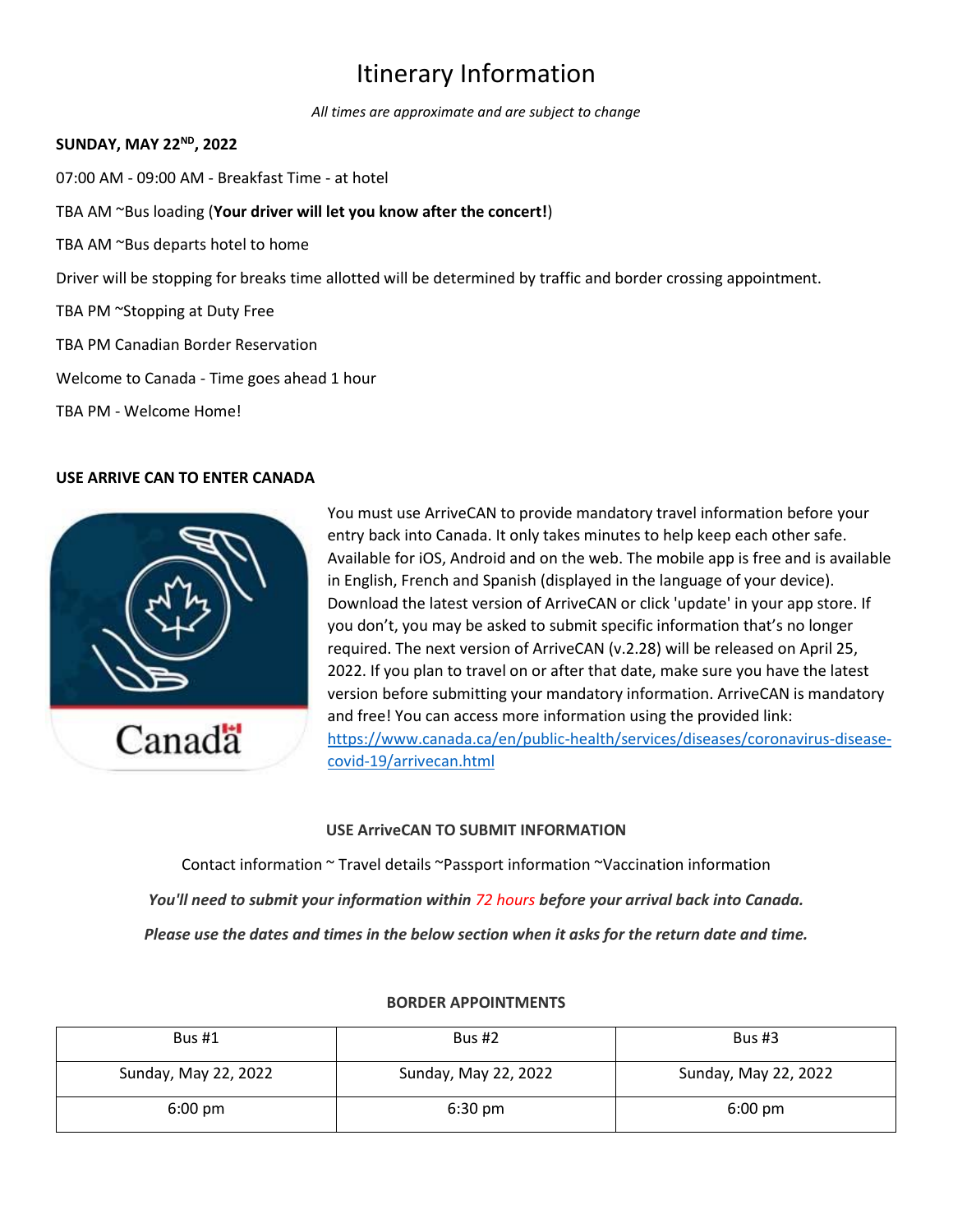

# **GRATUITY GUIDELINES FOR BUS DRIVER AND TOUR GUIDES**

Below is a suggestion of expected and usually received tipping for those in the Motor coach/tour industry depending on level of service. These guidelines are based on industry standards and paid per seat occupied on the coach.

1) Nothing: If a driver/tour guide just drives and does nothing else, then the tip should reflect his involvement,"0". As driving from point A to point B is what he is paid for.

2) \$5-\$6 per person per day: the driver/tour guide was going to be acting also as a shuttle driver once they arrived at the destination. If the driver/tour guide are professional, creates conversation, and maintains a clean coach, then the driver/tour guide should receive a minimum of \$5-\$6 a day per person. If the driver/tour guide also unloads the luggage and reloads it, then that should be taken into additional consideration.

3) \$7-\$8 per person per day: The tour guide and driver who in addition to the above, brings a certain amount of levity into the mix, intermingles with the passengers, demonstrates a true professional demeanor and ability such as where he lets the passengers off and on. In other words, the driver/tour guide who becomes a positive memory of the trip should be rewarded with a tip of \$7-\$8 a day per person.

Your tour guide and driver play an important role in making your vacation as memorable and hassle free as possible. On Tour Concerts has provided labeled envelopes in your pre-trip documents as a manner to discreetly provide gratuities. *We suggest you place your envelope on your tour guide and drivers seat at the Duty-Free Stop.* 

| <u>J DAT TOON (ARIOQIST FER OCCOFILD JEAT)</u> |                   |                   |                   |  |
|------------------------------------------------|-------------------|-------------------|-------------------|--|
| $$5/$ Day                                      | $$6/$ Day         | $$7/$ Day         | $$8/$ Day         |  |
| \$15 Tip Driver                                | \$18 Tip Driver   | \$21 Tip Driver   | \$24 Tip Driver   |  |
| and                                            | and               | and               | and               |  |
| $$15$ Tip                                      | $$18$ Tip         | \$21 Tip          | $$24$ Tip         |  |
| <b>Tour Guide</b>                              | <b>Tour Guide</b> | <b>Tour Guide</b> | <b>Tour Guide</b> |  |

# **3 DAY TOUR (AMOUNT PER OCCUPIED SEAT)**

*Your driver and tour directors greatly appreciate your token of appreciation!*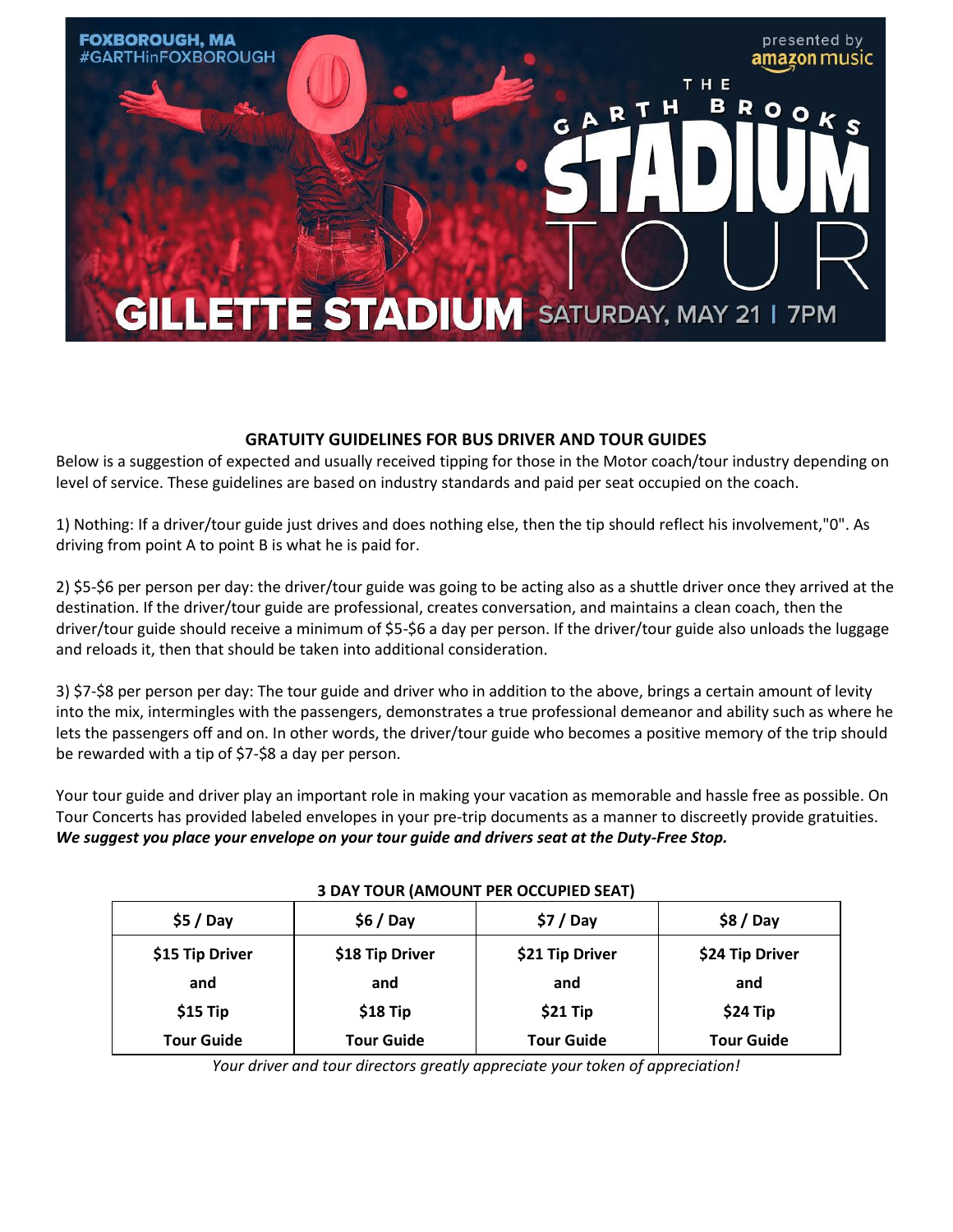

# **ontourconcerts.ca**

# **YOUR ULTIMATE CONCERT ROAD TRIP!**

# **TERMS AND CONDITIONS**

1. NO EXCHANGE AND NO REFUNDS

2. AT THE DISCRETION OF ON TOUR CONCERTS INC (HEREIN AFTER "OTC") WILL ENDEAVOR TO CARRY OUT THE CHARTER TRIP BUT DOES NOT GUARANTEE THE COACH WILL ARRIVE AT OR DEPART FROM ANY PLACE AT A SPECIFIC TIME. OTC SHALL NOT BE RESPONSIBLE FOR ANY LOSS, COST INCLUDING TEMPORARY ACCOMMODATIONS OR DAMAGE TO ANY PERSON OR THING RESULTING FROM ANY CAUSE INCLUDING OTC'S OWN NEGLIGENCE AND ALSO FROM ANY CHANGE, DELAY OR TERMINATION OF A CHARTER TRIP FOR ANY REASON INCLUDING, BUT NOT LIMITED TO, BAD ROAD OR WEATHER CONDITIONS INCLUDING AN ORDERED CONFEDERATION BRIDGE CLOSURE, ACTS OF GOD, PUBLIC ENEMIES, AUTHORITY OF LAW, MECHANICAL BREAKDOWNS, QUARANTINE, PERILS OF NAVIGATION, RIOTS, STRIKES, HAZARDS, OR DANGEROUS INCIDENTS TO A STATE OF WAR, ACCIDENTS, AND ANY CONDITION BEYOND ITS CONTROL.

3. OTC IS NOT RESPONSIBLE IF YOU MISS THE BUS YOU MUST FIND ALTERNATE MEANS OF TRANSPORTATION TO AND FROM THE DESTINATION OF THE CHARTER AND YOU ARE RESPONSIBLE FOR ANY AND ALL COST INCURRED.

4. IT SHALL BE THE SOLE DECISION OF OTC WHETHER OR NOT IT IS SAFE OR ADVISABLE TO OPERATE THE COACH IN ANY CONDITION.

5. OTC PROHIBITS SMOKING, AND VAPING ON THE BUS OR IN THE HOTEL OR WHERE OTHER TOUR MEMBERS ARE PRESENT. THIS REQUIREMENT IS IN EFFECT FROM THE COMMENCEMENT OF THE CHARTER TRIP.

6. OTC MAY REFUSE TO PROVIDE OR CONTINUE TRANSPORTATION OR LODGING TO ANY PERSON WHO IS IMPAIRED BY ALCOHOL OR DRUGS, IS CONDUCTING HIMSELF OR HERSELF IN A BOISTEROUS OR DISORDERLY MANNER, USING PROFANE OR OBSCENE LANGUAGE OR IN ANY OTHER WAY CONDUCTING HIMSELF OR HERSELF IN A MANNER OBJECTIONABLE OR THREATENING TO OTHER CUSTOMERS.

7. OTC IS NOT LIABLE FOR PASSENGERS' LUGGAGE WHILE IN TRANSIT, LOADING OR UNLOADING OR WHILE THE SAME IS IN THE PERSONAL POSSESSION OF THE PASSENGERS.

8. OTC IS NOT RESPONSIBLE FOR LOSS, THEFT, DAMAGE, OR INJURY TO ANY PROPERTY UPON OR IN THE PARKING AREAS, HOWEVER CAUSED.

9. IF AN EVENT IS CANCELLED OR RESCHEDULED, THE CONCERT ADMISSION TICKET MAY BE REFUNDED PURSUANT TO THE TERMS AND CONDITIONS SET FORTH BY THE POINT OF TICKET SALE. NO REFUND OF SERVICE FEES OR TRIP WILL BE ISSUED. YOU MUST COMPLY WITH THE RULES SET FORTH BY POINT OF TICKET SALE (THE ARTIST, VENUE BOX OFFICE & TICKET AGENT OR AGENCY).

10. OTC IS NOT RESPONSIBLE FOR MINORS (18 AND YOUNGER) AND YOU MUST HAVE A LEGAL GUARDIAN ACCOMPANY YOU ON THE TOUR.

11. OTC IS NOT RESPONSIBLE IF YOU ARE UNABLE TO GAIN ACCESS OR REMOVED FROM THE EVENT-BY-EVENT SECURITY. 12. OTC AND THE CUSTOMER AGREE TO BE BOUND BY ALL TERMS AND CONDITIONS ABOVE STATED, BY THE CONDITIONS SET FORTH ON THE BACK OF THE TICKET AND PARTNER ORGANIZATIONS INVOLVED.

#### **13. OTC RECOMMENDS THAT YOU BUY TRAVEL INSURANCE THAT INCLUDES MEDICAL, INTERRUPTION, COVID-19, AND CANCELLATION INSURANCE.**

#### *DISCLAIMER*

*ON TOUR CONCERTS (OTC), COACH ATLANTIC, QUINCY MARRIOTT AND ANY OTC STAFF SHALL NOT BE LIABLE OR RESPONSIBLE IN ANY WAY FOR PERSONAL OR CONSEQUENTIAL DAMAGE TO PROPERTY OR PERSON OF ANY KIND WHATSOEVER THAT MAY BE SUFFERED OR SUSTAINED DURING THE ALLOTTED TIMES OR BY ANY EMPLOYEE, AGENT OR INVITEE OF THE LICENSEE OR ANY OTHER PERSONS WHO MAY BE UPON OR IN THE FACILITY FOR ANY LOSS, THEFT, DAMAGE OR INJURY TO ANY PROPERTY UPON OR IN THE PARKING AREAS, HOWEVER CAUSED.*

#### **IF YOU NEED ASSISTANCE, PLEASE DO THE FOLLOWING:**

BUS ~ REPORT TO BUS DRIVER HOTEL ~ REPORT TO FRONT DESK CONCERT EVENT ~ REPORT TO THE VENUE STAFF OTHER ~ REPORT TO ON TOUR CONCERTS OR YOUR TOUR GUIDE